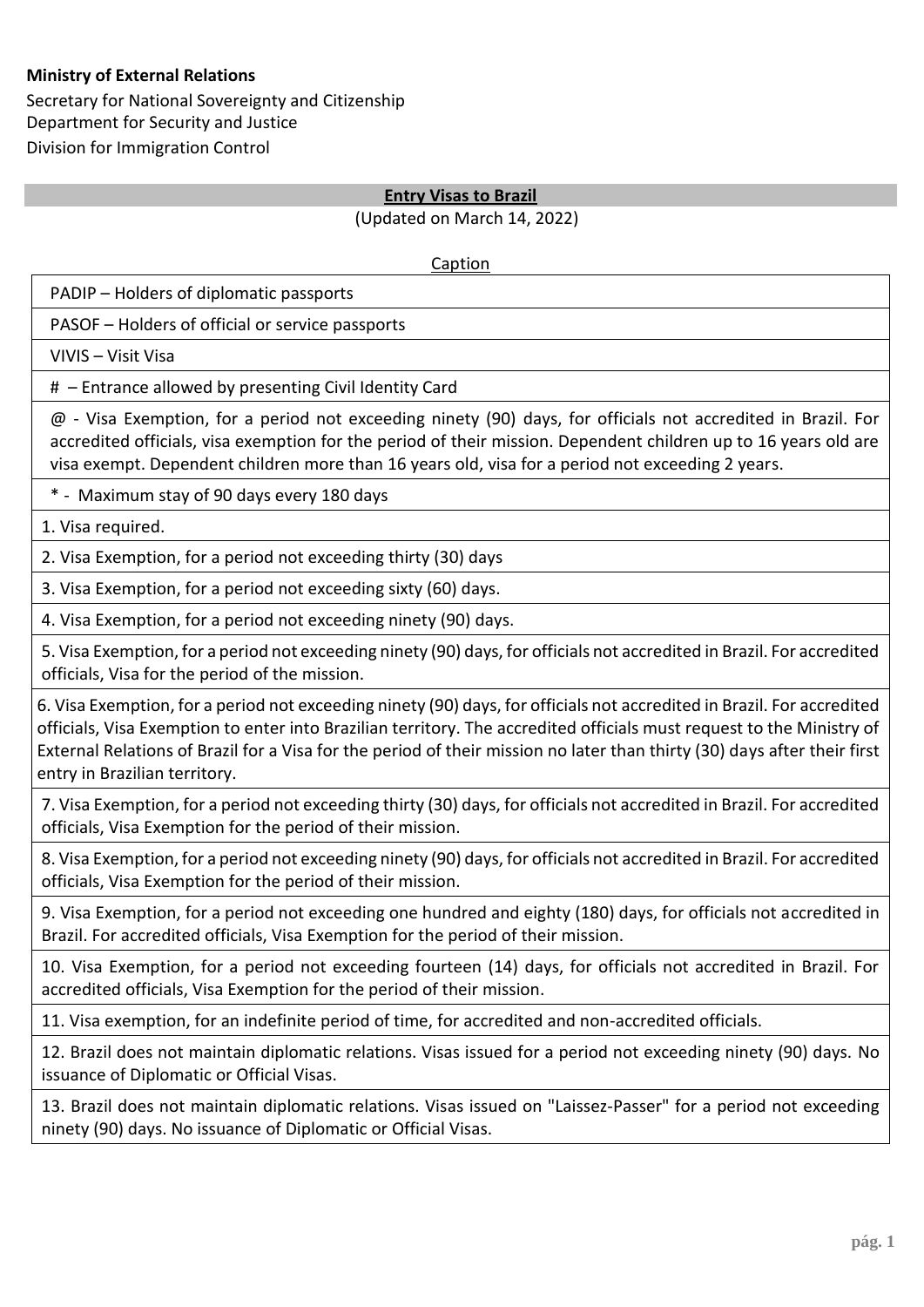14. Brazil does not maintain diplomatic relations. VIVIS valid for up to five (5) years, with stays of 90 days. No issuance of Diplomatic or Official Visas.

15. Visa Exemption, for a period not exceeding thirty (30) days, for officials not accredited in Brazil. For accredited officials, Visa Exemption to enter into Brazilian territory. The accredited officials must request to the Ministry of External Relations of Brazil for a Visa for the period of their mission no later than thirty (30) days after their first entry in Brazilian territory.

16. Visa Exemption for stays of up to 14 days, extendable for a maximum period of 90 days every 12 months.

Legal Basis: - Normative Resolutions from the National Immigration Council ("CNIg").

- Law nr. 13.445/2017

- Decree nr. 9.199/2017

## Entry Visas to Brazil

| Country                | <b>PADIP</b>                | <b>PASOF</b>     | <b>VIVIS</b><br>(Visit) |
|------------------------|-----------------------------|------------------|-------------------------|
| Afghanistan            | 1                           | $\mathbf{1}$     | 1                       |
| Albania                | 8                           | 8                | $4*$                    |
| Algeria                | 8                           | 8                | 1                       |
| Andorra                | $\mathbf 1$                 | $\mathbf{1}$     | $\overline{4}$          |
| Angola                 | 8                           | 8                | 1                       |
| Antigua and Barbuda    | 8                           | 8                | $\overline{4}$          |
| Argentina              | 11                          | 8                | 4#                      |
| Armenia                | 8                           | 8                | $\overline{4}$          |
| Australia              | $\overline{1}$ <sup>1</sup> | $\overline{1^1}$ | $\overline{4}$          |
| Austria                | 8                           | 8                | $4*$                    |
| Azerbaijan             | 8                           | 8                | $\mathbf 1$             |
| <b>Bahamas</b>         | 8                           | 8                | $\overline{\mathbf{4}}$ |
| Bahrain                | 8                           | 8                | $\mathbf 1$             |
| Bangladesh             | $\mathbf 1$                 | $\mathbf{1}$     | $\mathbf 1$             |
| <b>Barbados</b>        | 8                           | 8                | $\overline{4}$          |
| Belarus                | 8                           | 8                | $\overline{4}$          |
| Belgium                | 8                           | 8                | $4*$                    |
| <b>Belize</b>          | 8                           | 8                | $\overline{4}$          |
| Benin                  | 8                           | 8                | $\mathbf 1$             |
| <b>Bhutan</b>          | $\mathbf 1$                 | $\mathbf{1}$     | $\mathbf{1}$            |
| <b>Bolivia</b>         | 5                           | 5                | 4#                      |
| Bosnia and Herzegovina | 8                           | 8                | $\overline{4}$          |
| Botswana               | 7                           | 7                | $\overline{1}$          |
| Brunei Darussalam      | $\overline{1}$              | $\mathbf{1}$     | $\mathbf 1$             |
| Bulgaria               | 5                           | 5                | $4*$                    |
| Burkina Faso           | 8                           | 8                | $\overline{1}$          |
| Burundi                | 8                           | 8                | $\mathbf 1$             |
| Cambodia               | $\overline{7}$              | $\overline{7}$   | $\overline{1}$          |

 $<sup>1</sup>$  - Holders of Diplomatic and Official passports travelling for touristic purposes are exempt of visa.</sup>

l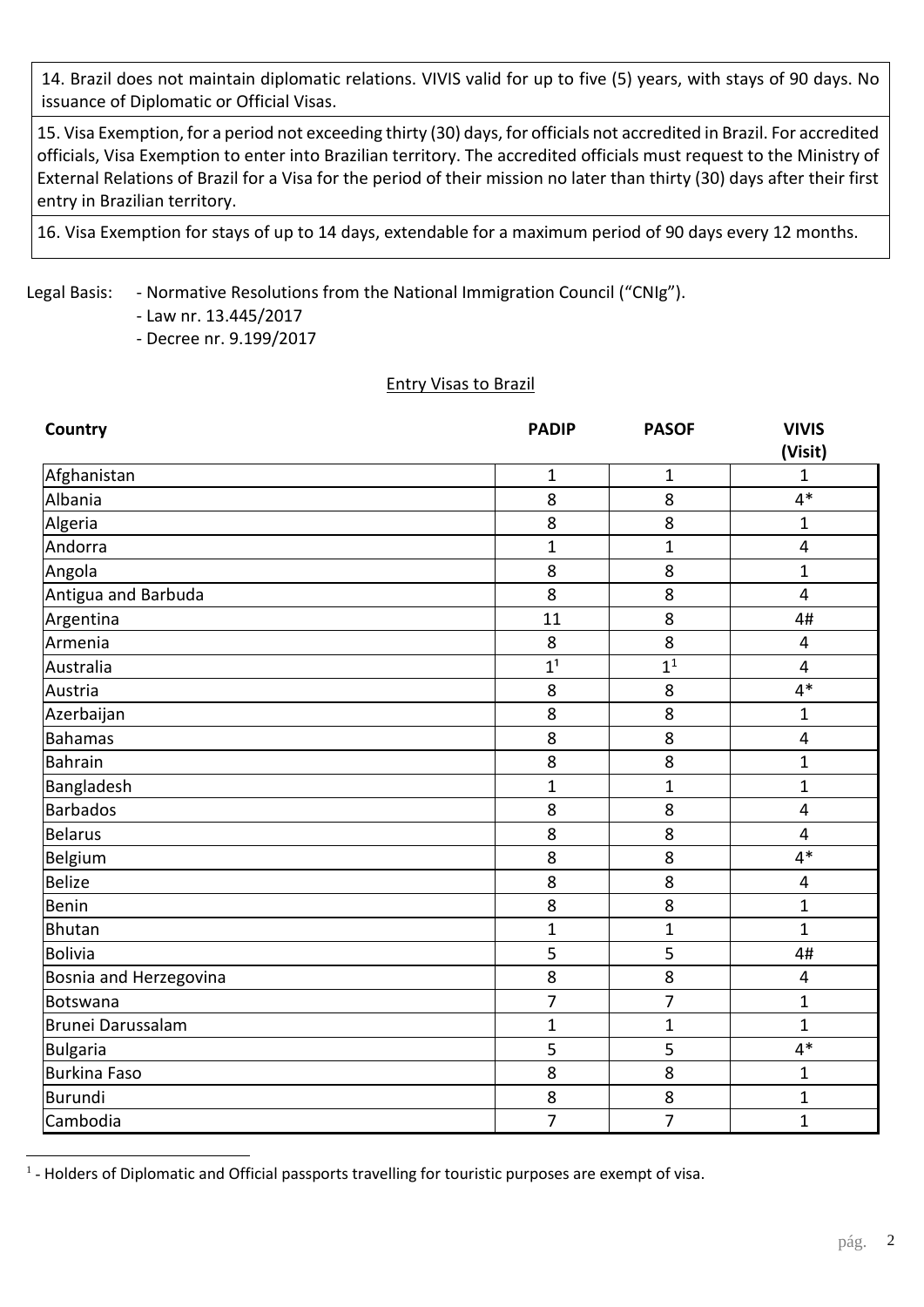| Country                       | <b>PADIP</b>   | <b>PASOF</b>     | <b>VIVIS</b><br>(Visit) |
|-------------------------------|----------------|------------------|-------------------------|
| Cameroon                      | 8              | 8                | 1                       |
| Canada                        | 1 <sup>2</sup> | $\mathbf{1}^2$   | 4                       |
| Cabo Verde                    | 8              | 8                | $\mathbf{1}$            |
| Central African Republic      | $\mathbf{1}$   | 1                | $\mathbf{1}$            |
| Chad                          | $\mathbf{1}$   | 1                | 1                       |
| Chile                         | 8              | 8                | 4#                      |
| China                         | $\overline{7}$ | $\overline{7}$   | 1                       |
| Colombia                      | 11             | 8                | 4#                      |
| Comoros                       | $\mathbf 1$    | 1                | 1                       |
| Congo, Democratic Republic of | $\mathbf{1}$   | 1                | $\mathbf{1}$            |
| Congo, Republic of the        | 8              | 8                | $\mathbf{1}$            |
| Cook Islands                  | $\mathbf{1}$   | 1                | $\mathbf{1}$            |
| Costa Rica                    | 8              | 8                | 4                       |
| Côte d'Ivoire                 | 8              | 8                | 1                       |
| Croatia                       | 8              | 8                | $\overline{\mathbf{4}}$ |
| Cuba                          | 9              | 1                | $\mathbf{1}$            |
| Cyprus                        | 5              | 5                | $4*$                    |
| Czech Republic                | 8              | 8                | $4*$                    |
| Denmark                       | 5              | 5                | $4*$                    |
| Djibouti                      | $\mathbf{1}$   | $\mathbf 1$      | 1                       |
| Dominica                      | 8              | 8                | $4*$                    |
| Dominican Republic            | 8              | 8                | 3                       |
| Ecuador                       | 11             | 8                | 4#                      |
| Egypt                         | 5              | 5                | 1                       |
| El Salvador                   | 5              | $\overline{5}$   | 4                       |
| <b>Equatorial Guinea</b>      | 6              | $\boldsymbol{6}$ | $\mathbf{1}$            |
| Eritrea                       | $\mathbf{1}$   | 1                | 1                       |
| Estonia                       | 5              | 5                | $4*$                    |
| Ethiopia                      | 8              | 8                | $\mathbf{1}$            |
| Fiji                          | 8              | 8                | $\overline{\mathbf{4}}$ |
| Finland                       | 8              | 8                | 4                       |
| France                        | 5              | 5                | 4                       |
| Gabon                         | 8              | 8                | $\mathbf{1}$            |
| Gambia, The                   | $\mathbf{1}$   | $\mathbf{1}$     | $\mathbf{1}$            |
| Georgia                       | 8              | 8                | $4*$                    |
| Germany                       | 8              | 8                | $4*$                    |
| Ghana                         | 8              | 8                | $\mathbf{1}$            |
| Greece                        | 8              | 8                | $4*$                    |
| Grenada                       | 8              | 8                | $\overline{4}$          |
| Guatemala                     | 5              | 5                | 4                       |
| Guinea                        | $\mathbf{1}$   | $\mathbf{1}$     | $\mathbf{1}$            |
| Guinea-Bissau                 | 8              | 8                | $\mathbf{1}$            |
|                               |                |                  |                         |

 $^2$  - Holders of Diplomatic and Official passports travelling for touristic purposes are exempt of visa.

l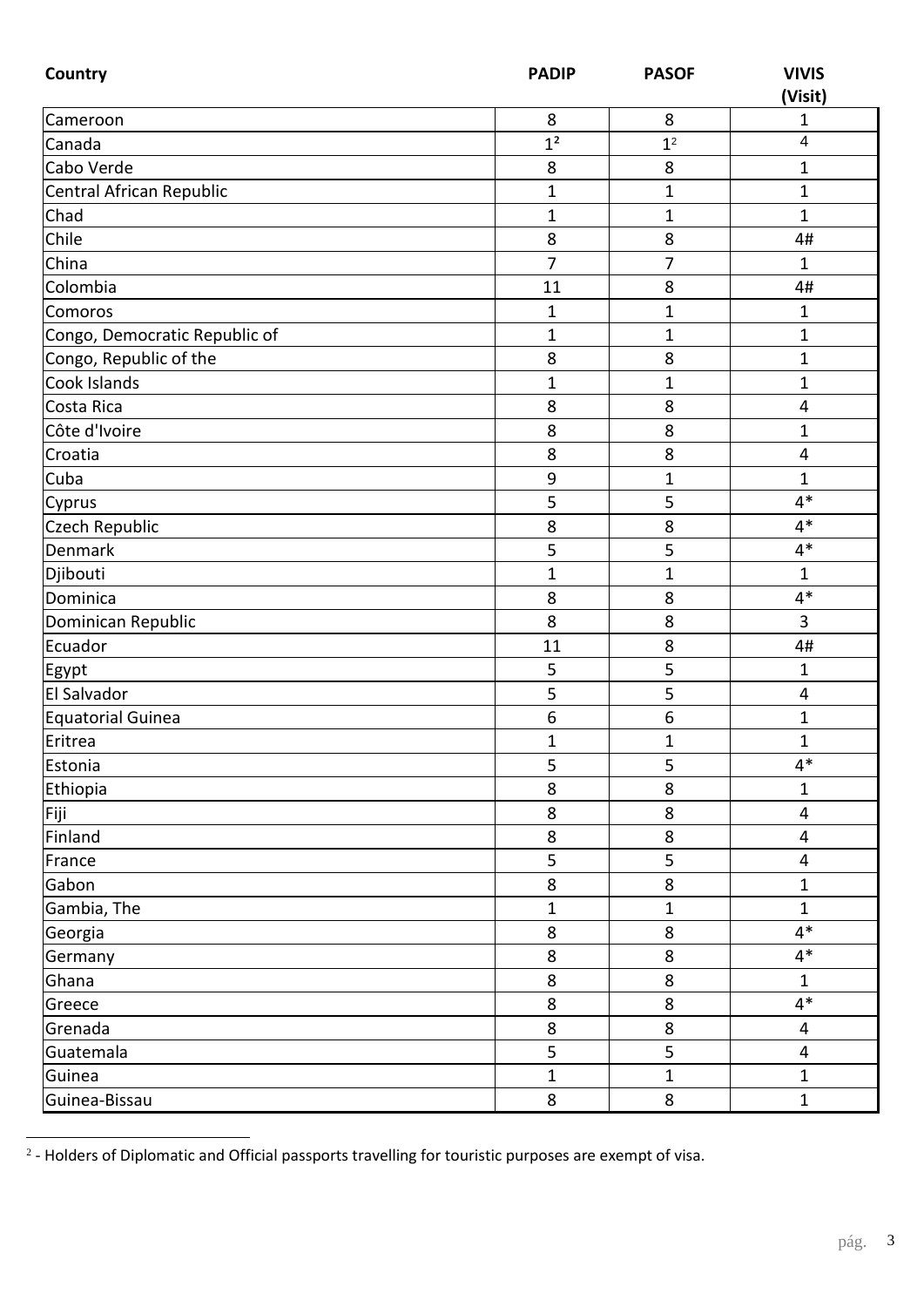| Country          | <b>PADIP</b>                 | <b>PASOF</b>             | <b>VIVIS</b><br>(Visit) |
|------------------|------------------------------|--------------------------|-------------------------|
| Guyana           | $\overline{7}$               | $\overline{7}$           | 4                       |
| Haiti            | 8                            | 8                        | $\mathbf 1$             |
| Honduras         | 8                            | 8                        | $\overline{\mathbf{4}}$ |
| Hong Kong        | $\qquad \qquad \blacksquare$ | $\overline{\phantom{0}}$ | 4                       |
| Hungary          | $\overline{\mathbf{4}}$      | $\overline{\mathbf{4}}$  | $4*$                    |
| Iceland          | 5                            | 5                        | 4                       |
| India            | 5                            | 5                        | $\mathbf 1$             |
| Indonesia        | 15                           | 15                       | $\overline{2}$          |
| Iran             | $\overline{7}$               | $\mathbf 1$              | $\mathbf 1$             |
| Iraq             | $\mathbf{1}$                 | $\overline{1}$           | $\mathbf 1$             |
| Ireland          | 11                           | 11                       | 4                       |
| Israel           | 11                           | 8                        | $\overline{\mathbf{4}}$ |
| Italy            | 8                            | 8                        | $4*$                    |
| Jamaica          | 8                            | 8                        | 4                       |
| Japan            | 8                            | 8                        | $\overline{\mathbf{4}}$ |
| Jordan           | $\overline{7}$               | $\overline{7}$           | $\mathbf{1}$            |
| Kazakhstan       | 8                            | 8                        | $\overline{2}$          |
| Kenya            | 8                            | 8                        | $\mathbf 1$             |
| Kiribati         | $\mathbf{1}$                 | $\mathbf{1}$             | $\mathbf{1}$            |
| Korea, North     | $\mathbf{1}$                 | $\mathbf{1}$             | $\mathbf{1}$            |
| Korea, South     | 8                            | 8                        | 4                       |
| Kosovo           | 12                           | 12                       | 12                      |
| Kuwait           | $\mathbf{1}$                 | $\mathbf 1$              | $\mathbf 1$             |
| Kyrgyzstan       | 8                            | 8                        | $\overline{1}$          |
| Laos             | 8                            | 8                        | $\mathbf{1}$            |
| Latvia           | 5                            | 5                        | $4*$                    |
| Lebanon          | 8                            | 8                        | $\mathbf{1}$            |
| Lesotho          | $\mathbf 1$                  | $\mathbf 1$              | $\mathbf{1}$            |
| Liberia          | 1                            | $\mathbf 1$              | 1                       |
| Libya            | $\mathbf 1$                  | $\mathbf{1}$             | $\mathbf{1}$            |
| Liechtenstein    | $\overline{1}$               | $\mathbf{1}$             | $\overline{4}$          |
| Lithuania        | 8                            | 8                        | $4*$                    |
| Luxembourg       | 8                            | 8                        | $4*$                    |
| Macau            | $\qquad \qquad -$            | $\overline{\phantom{0}}$ | 4                       |
| Macedonia        | 8                            | 8                        | $4*$                    |
| Madagascar       | $\mathbf{1}$                 | $\mathbf{1}$             | $\mathbf{1}$            |
| Malawi           | 5                            | 5                        | $\mathbf{1}$            |
| Malaysia         | 8                            | 8                        | 4                       |
| Maldives         | $\mathbf 1$                  | $\mathbf 1$              | $\mathbf{1}$            |
| Mali             | 8                            | 8                        | $\mathbf{1}$            |
| Malta            | 5                            | 5                        | $4*$                    |
| Mariana Islands  | $\mathbf{1}$                 | $\mathbf{1}$             | $\mathbf{1}$            |
| Marshall Islands | $\mathbf{1}$                 | $\mathbf 1$              | $\mathbf{1}$            |
| Mauritania       | 8                            | 8                        | $\mathbf{1}$            |
|                  |                              |                          |                         |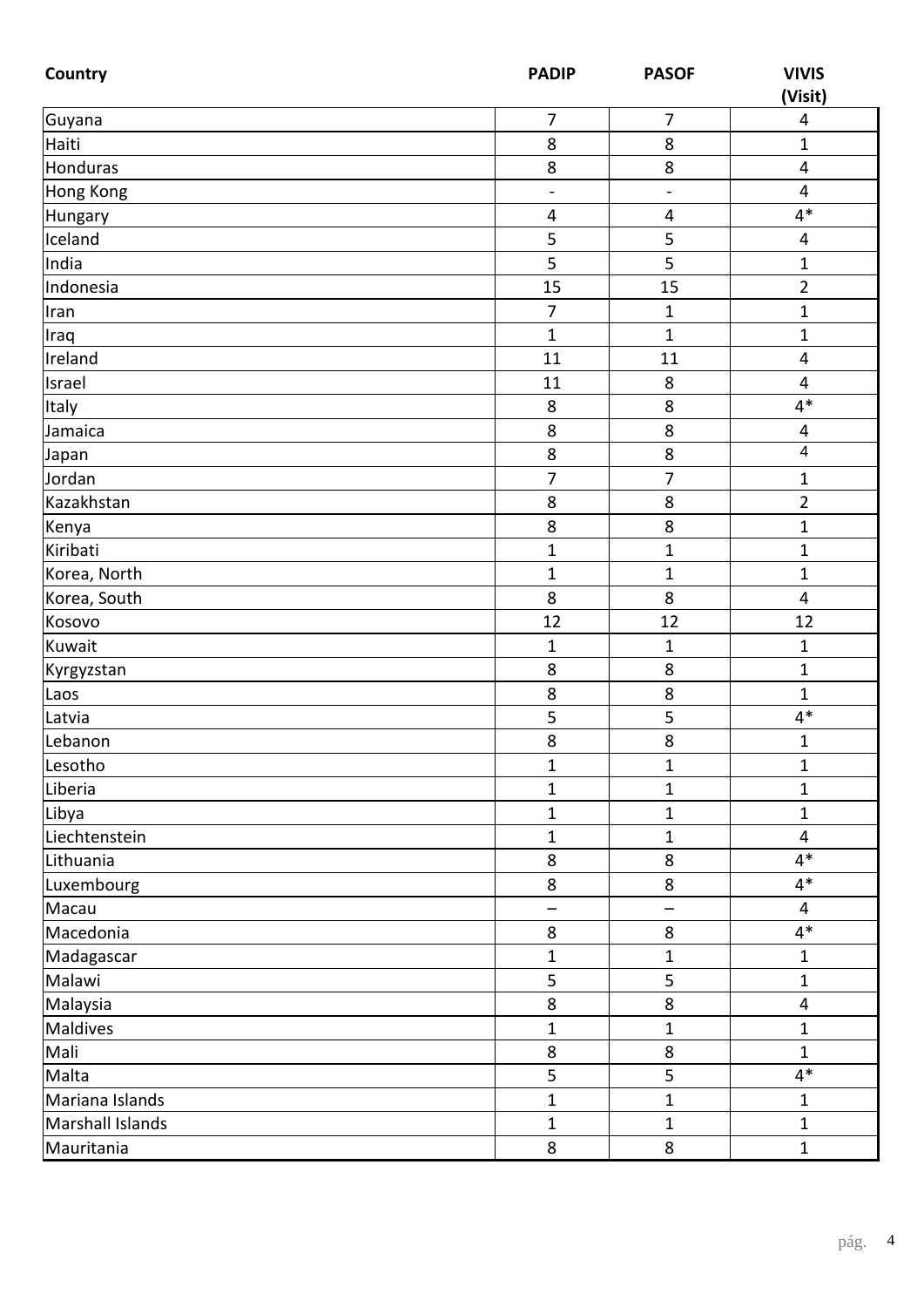| Country                          | <b>PADIP</b>   | <b>PASOF</b>     | <b>VIVIS</b><br>(Visit) |
|----------------------------------|----------------|------------------|-------------------------|
| Mauritius                        | $\mathbf 1$    | $\mathbf 1$      | 1                       |
| Mexico                           | 8              | 8                | 4                       |
| Micronesia, Federated States of  | $\mathbf 1$    | $\mathbf{1}$     | $\mathbf 1$             |
| Moldova                          | 8              | 8                | $\overline{\mathbf{4}}$ |
| Monaco                           | $\overline{1}$ | $\mathbf{1}$     | 4                       |
| Mongolia                         | 8              | 8                | 4                       |
| Montenegro                       | 8              | 8                | $4*$                    |
| Morocco                          | 8              | 8                | 4                       |
| Mozambique                       | 8              | 8                | $\mathbf{1}$            |
| Myanmar                          | 15             | 15               | 1                       |
| Namibia                          | 8              | 8                | $\overline{\mathbf{4}}$ |
| Nauru                            | $\overline{1}$ | $\mathbf{1}$     | $\mathbf{1}$            |
| Nepal                            | 8              | 8                | $\mathbf 1$             |
| Netherlands                      | 5              | 5                | $4*$                    |
| New Zealand                      | $\overline{1}$ | $\mathbf{1}$     | 4                       |
| Nicaragua                        | 8              | 8                | 4                       |
| Niger                            | $\overline{1}$ | $\mathbf{1}$     | $\mathbf 1$             |
| Nigeria                          | 6              | 6                | $\mathbf{1}$            |
| Norway                           | 8              | 8                | 4                       |
| Oman                             | 6              | 6                | $\mathbf 1$             |
| Palau                            | $\mathbf 1$    | $\mathbf{1}$     | $\mathbf 1$             |
| Palestine                        | $\mathbf 1$    | $\mathbf{1}$     | $\mathbf 1$             |
| Panama                           | 8              | 8                | 4                       |
| Papua New Guinea                 | $\overline{1}$ | $\mathbf{1}$     | $\overline{1}$          |
| Pakistan                         | 5              | $\mathbf{1}$     | $\mathbf 1$             |
| Paraguay                         | 11             | 8                | 4#                      |
| Peru                             | 11             | 9                | 4#                      |
| Philippines                      | 9              | $\boldsymbol{9}$ | $\overline{\mathbf{4}}$ |
| Poland                           | 8              | 8                | 4                       |
| Portugal                         | $\,8\,$        | 8                | 4                       |
| Qatar                            | 8              | 8                | 4                       |
| Romania                          | 8              | 8                | $\overline{4}$          |
| Russia                           | 8              | 8                | 4                       |
| Rwanda                           | $\mathbf{1}$   | $\mathbf{1}$     | $\mathbf{1}$            |
| Sahrawi Arab Democratic Republic | 13             | 13               | 13                      |
| <b>Saint Kitts and Nevis</b>     | 8              | 8                | $\overline{4}$          |
| Saint Lucia                      | 8              | 8                | $\mathbf{1}$            |
| Saint Vincent and the Grenadines | 8              | 8                | $\overline{\mathbf{4}}$ |
| Samoa                            | $\mathbf 1$    | $\mathbf{1}$     | $\mathbf{1}$            |
| San Marino                       | 11             | 11               | 4                       |
| Sao Tome and Principe            | $\bf 8$        | 8                | $\mathbf{1}$            |
| Saudi Arabia                     | $\mathbf 1$    | $\mathbf{1}$     | $\mathbf{1}$            |
| Senegal                          | 8              | 8                | $\mathbf{1}$            |
| Serbia                           | 8              | 8                | 4                       |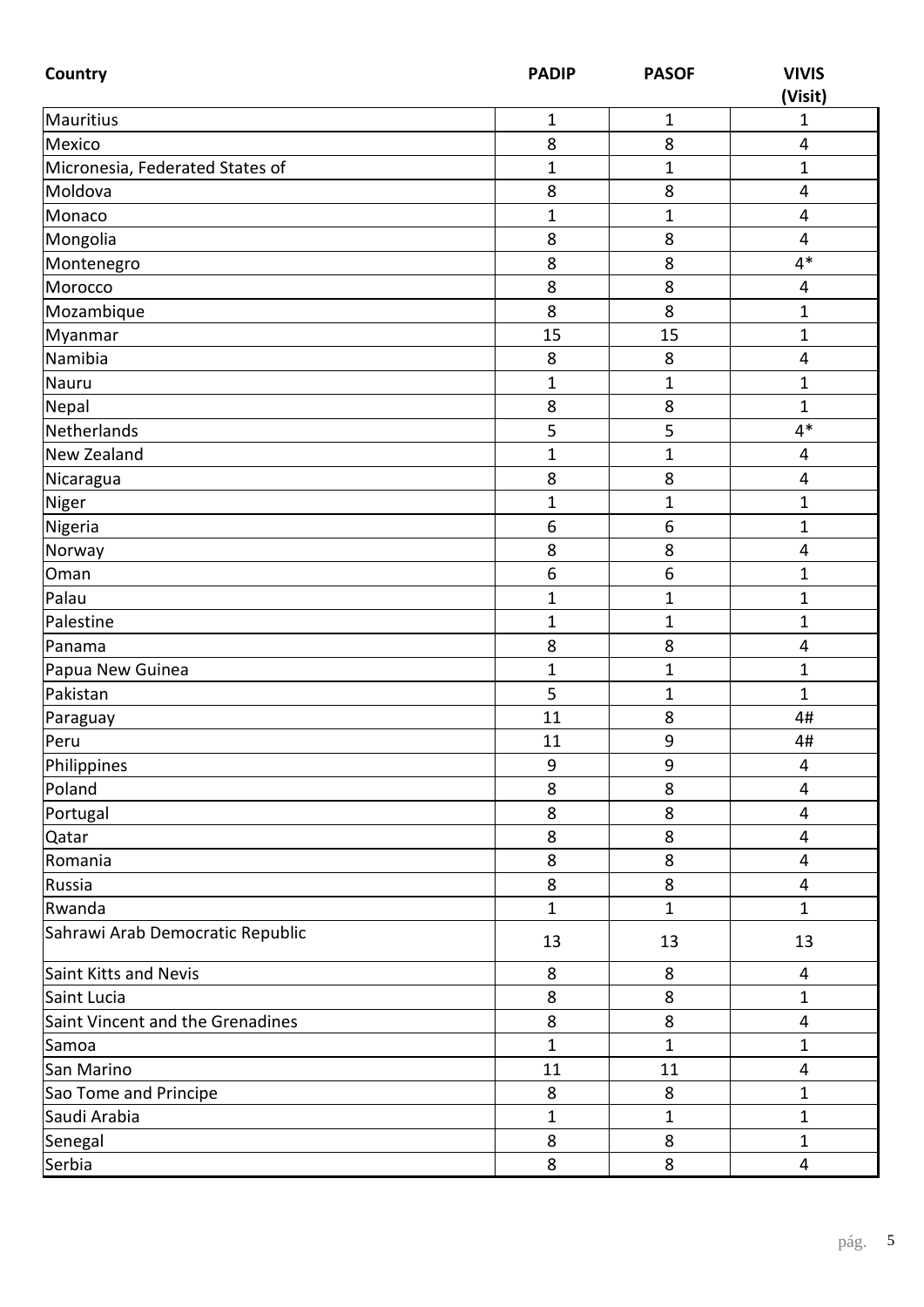| <b>Country</b>                    | <b>PADIP</b>   | <b>PASOF</b>   | <b>VIVIS</b><br>(Visit) |
|-----------------------------------|----------------|----------------|-------------------------|
| Seychelles                        | 8              | 8              | $4*$                    |
| Sierra Leone                      | 1              | $\mathbf{1}$   | 1                       |
| Singapore                         | 7              | $\overline{7}$ | $\overline{2}$          |
| Slovakia                          | 8              | 8              | 4                       |
| Slovenia                          | 8              | 8              | $4*$                    |
| Solomon Islands                   | $\mathbf 1$    | $\mathbf 1$    | 1                       |
| Somalia                           | $\overline{1}$ | 1              | $\overline{1}$          |
| South Africa                      | 5              | 5              | $\overline{\mathbf{4}}$ |
| South Sudan                       | $\mathbf 1$    | $\mathbf{1}$   | $\mathbf 1$             |
| Sovereign Military Order of Malta | 11             | 11             | 4                       |
| Spain                             | 8              | 8              | $\overline{\mathbf{4}}$ |
| Sri Lanka                         | 8@             | 8@             | $\mathbf{1}$            |
| Sudan                             | $\overline{7}$ | $\overline{7}$ | $\mathbf 1$             |
| Suriname                          | 5              | 5              | $\overline{\mathbf{4}}$ |
| Swaziland                         | $\overline{1}$ | $\overline{1}$ | $\mathbf{1}$            |
| Sweden                            | 8              | 8              | $4*$                    |
| Switzerland                       | 8              | 8              | $4*$                    |
| Syria                             | $\mathbf{1}$   | $\mathbf{1}$   | $\mathbf{1}$            |
| Taiwan                            | 12             | 12             | 14                      |
| Tajikistan                        | 1              | 1              | 1                       |
| Tanzania                          | 8              | 8              | $\mathbf{1}$            |
| Thailand                          | 8              | 8              | 4                       |
| Timor-Leste                       | $\mathbf 1$    | $\mathbf{1}$   | $\mathbf{1}$            |
| Togo                              | 8              | 8              | 1                       |
| Tonga                             | $\overline{1}$ | $\mathbf{1}$   | $\mathbf{1}$            |
| <b>Trinidad and Tobago</b>        | 8              | 8              | 4                       |
| Tunisia                           | 11             | 9              | 4                       |
| Turkey                            | 8              | 8              | $\overline{\mathbf{4}}$ |
| Turkmenistan                      | $\mathbf 1$    | 1              | $\mathbf{1}$            |
| Tuvalu                            | $\mathbf 1$    | $\mathbf 1$    | $\mathbf 1$             |
| Uganda                            | 1              | $\mathbf 1$    | $\mathbf{1}$            |
| Ukraine                           | 8              | 8              | $4*$                    |
| <b>United Arab Emirates</b>       | 5              | 5              | $\overline{\mathbf{4}}$ |
| United Kingdom                    | 11             | 11             | $\overline{\mathbf{4}}$ |
| <b>United States</b>              | 1 <sup>3</sup> | 1 <sup>3</sup> | 4                       |
| Uruguay                           | 11             | 11             | 4#                      |
| Uzbekistan                        | 8              | $\mathbf 1$    | $\mathbf{1}$            |
| Vanuatu                           | $\mathbf{1}$   | $\mathbf{1}$   | $\mathbf{1}$            |
| Vatican City                      | 11             | 11             | $\overline{4}$          |
| Venezuela                         | 8              | 5              | $3H^4$                  |
| Viet Nam                          | 8              | 8              | $\mathbf{1}$            |
| Yemen                             | $\mathbf{1}$   | $\mathbf{1}$   | $\mathbf{1}$            |

 $3$  - Holders of Diplomatic and Official passports travelling for touristic purposes are exempt of visa.

l

<sup>4</sup> - Venezuelan passports have their validity extended for 5 years, from the date of expiration.